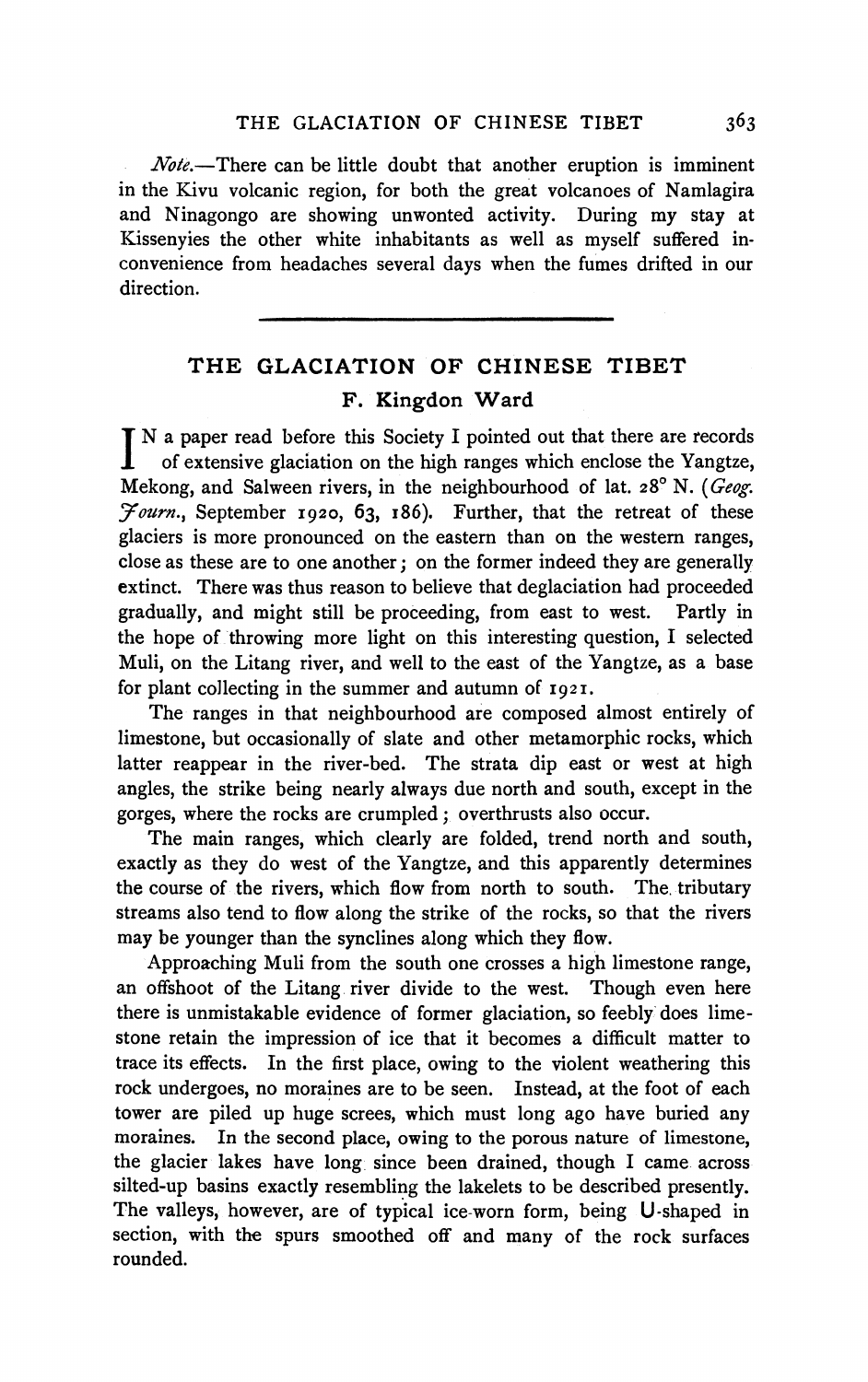From the summit of this range, which rises to peaks of about 15,000 feet, I ascertained the direction of the nearest permanent snow. There were isolated snow peaks far to the north, and also in the south, where the vast bulk of a great snowy range was visible. This is not the Likiang snow peak, but a massif west of Yungning. Westwards at no great distance towered three snow pyramids, close together. Arrived at Muli, therefore, it was in this direction I now proceeded.

Muli itself lies far down in the valley between two mountain ranges, that to the west forming the watershed between the Litang and Sholo rivers ; the latter flows direct to the Yangtze. To the east is the Yalung divide. Although I crossed the Litang river, and proceeded several days' journey over the mountains in the direction of the Yalung, finding always the same evidence of previous glaciation, in what follows I shall confine my remarks to the mountain range lying due west of Muli, for it was there that my chief observations were made.

Immediately west of the Sholo gorge, in about lat. **28",** rises the group of snowy peaks already referred to. The Sholo river itself divides into two streams a little to the north of Muli, one branch flowing from Kangkali, behind the snow peaks, the other from a plateau called Döpa, further north. The divide between the Sholo and the Litang river nowhere reaches the snow line, though one limestone peak near Muli attains over 16,000 feet; it is necessary to cross the profound gorge of the Sholo before permanent snow is found, on the divide between that river and some unknown stream to the west.

The first day's ascent of the range took us round the huge limestone cliff overlooking the monastery of Muli; and on the second day we crossed the divide by a pass 14,110 feet above the sea, and descended into a broad alpine valley. This valley trended from north to south before the stream turned west to join the Sholo river, a range of lofty crags, separated by deep ravines, forming the western boundary. The basin form of this valley, its level boggy floor, the absence of lateral spurs, and a number of smoothed rock hummocks which ended abruptly in scarps facing down valley, at once suggested the work of ice; a suspicion abundantly confirmed when, ascending the valley, we presently crossed a well-preserved medial moraine. This moraine, beginning at the foot of a high cliff where the valley forked, had been cut through by the stream below, but could be traced for a distance of about **2** miles; and on its flank I picked up ice-scratched stones. Caught up amongst the fragments of this moraine were several marshes occupying depressions now silted up. I next turned my attention to the western boundary range, three peaks of which rose about 16,000 feet above the sea. Behind this range—which it may be noted was not the main divide—lay the gorge of the Sholo river itself. Here the rock was slate and schist dipping west at angles which approached the vertical ; but a belt of limestone carrying the highest peak of all cropped out west of the two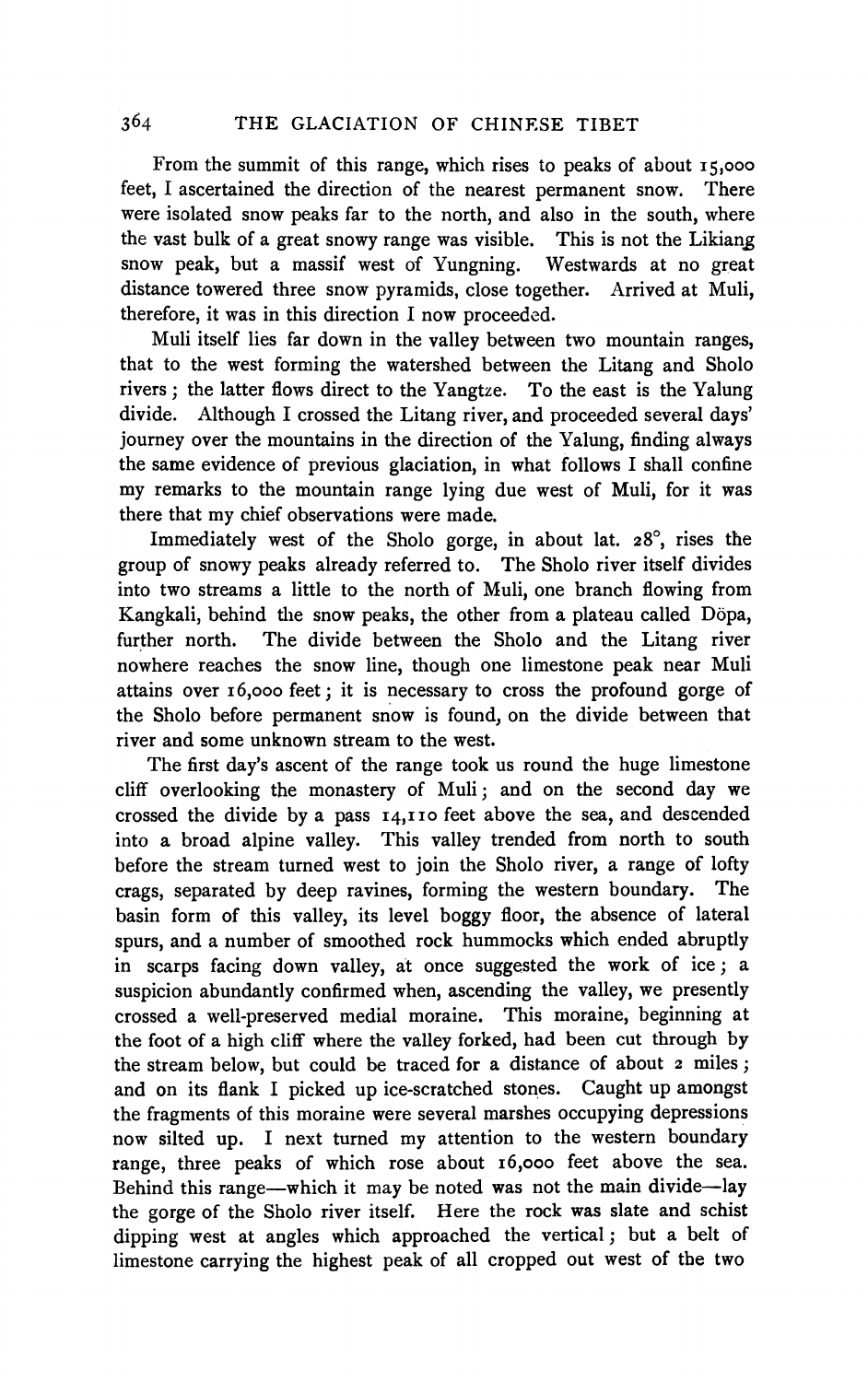

**SKETCH-MAP OF THE MOUNTAINS WEST OF MULI. FROM SURVEYS BY MR. F. KINGDON WARD**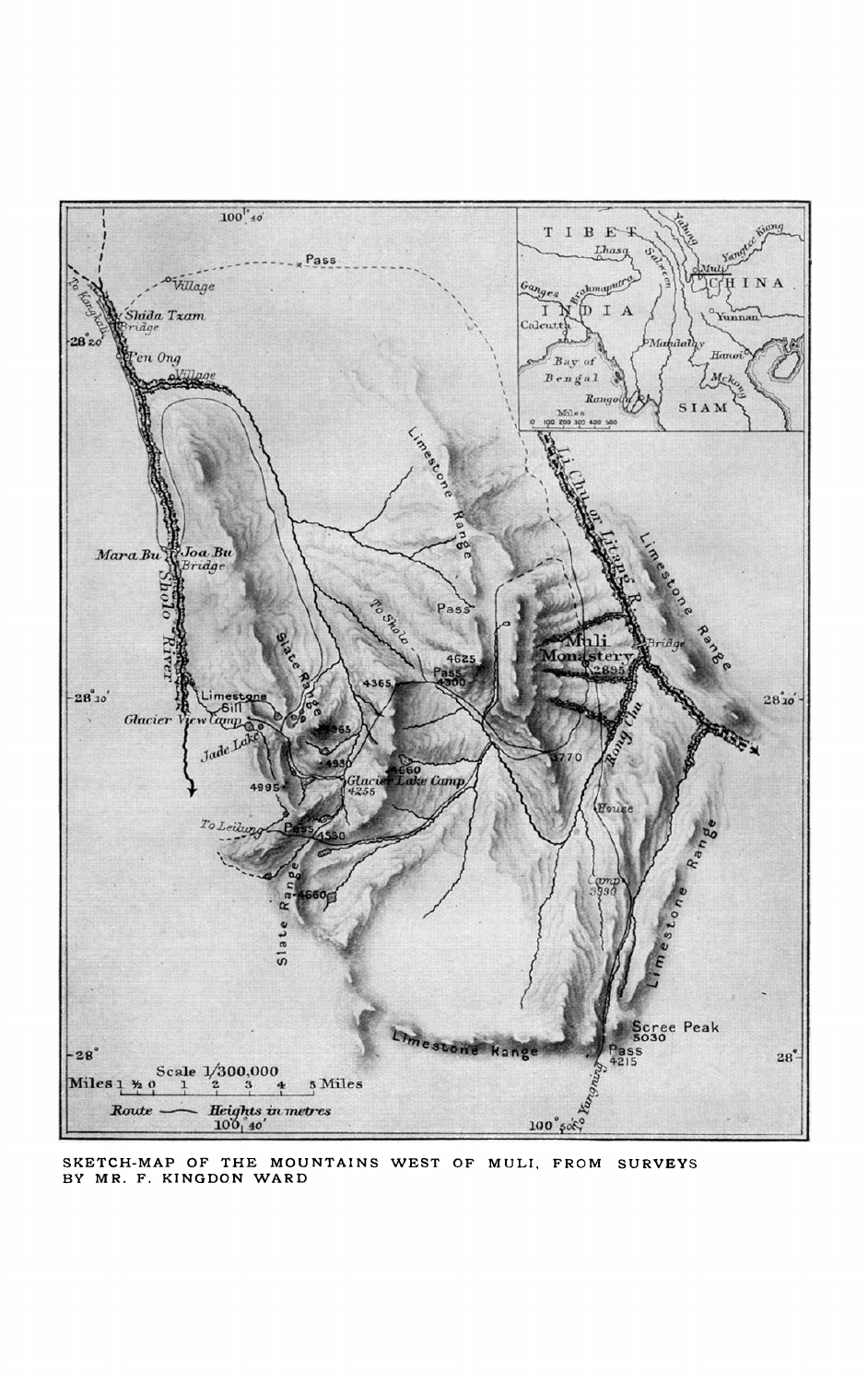nearer peaks. These metimorphic sedimentaries were of the utmost value, because they retained the records engraved on them by ice as though they were scored but yesterday. Here were all the familiar signs. The whole region was pitted with deep lakelets, the water from which cascaded over cliffs. One valley contained five such basins one above the other.

The cliffs separating basin from basin might represent successive stages in the retreat of the ice. If the glacier foot were to remain stationary for a time, the issuing stream, charged with rock splinters, would soon grind down the valley level below, leaving a cliff protected by ice above. As the cliff grew, a basin would be dug out at its foot. Thus lakelet and cliff are formed together and are always associated. Such cliffs once formed tend to persist, the glacier stream merely cutting a groove for itself.

I may here digress for a moment to point out the significant part played by these lakelets ; for apart from their direct effect on the scenery, they play an important rôle indirectly. In the first place they act as reservoirs, so controlling the water supply to the lower valleys that even during the heaviest rains, or the most rapid melting of the snow in spring, floods are unknown. In short, they help to promote a constant and steady flow of water.

In the second place they are filters which so effectually draw the sting from the water during the most active stage of its descent, that for a long time after issuing from the last lake its corrosive power is almost **'nil.**  The deep gorges which the tributary streams, after turning east or west, have cut through the divide, doubtless date from the time when, laden with sharp glacier grit, the water was able to saw straight down through the rock with rapidity and ease. They must have been formed before the lakes. All the tributary valleys, terraced as described, and thus generally "hanging" valleys, open into the main valley by bottle-necked mouths, forming with it an acute angle; but this is due rather to the tendency of the streams to follow the strike of the rocks than to ice action.

Under the watershed, however, these valleys widen out into circular basins, sometimes containing several lakelets. Such a "circus" at the valley head, surrounded by a sierra-like wall, is typical of ice action. It appears to be caused by equal erosion on all sides while the head of the valley is filled with snow and ice. Water-eroded valley heads are always V-shaped in section, due to greater erosion in the centre than on the flanks. Along the shores of the lakelets, and on the slopes separating one lake terrace from another, the rocks are planed and carefully rounded off at the summit though their down-valley faces may be scarped. Occasionally a perched boulder is seen, balanced on one of these smoothed inclines.

I have said that the record left by the ice on a limestone foundation is almost entirely effaced. A good example of this occurs on the west flank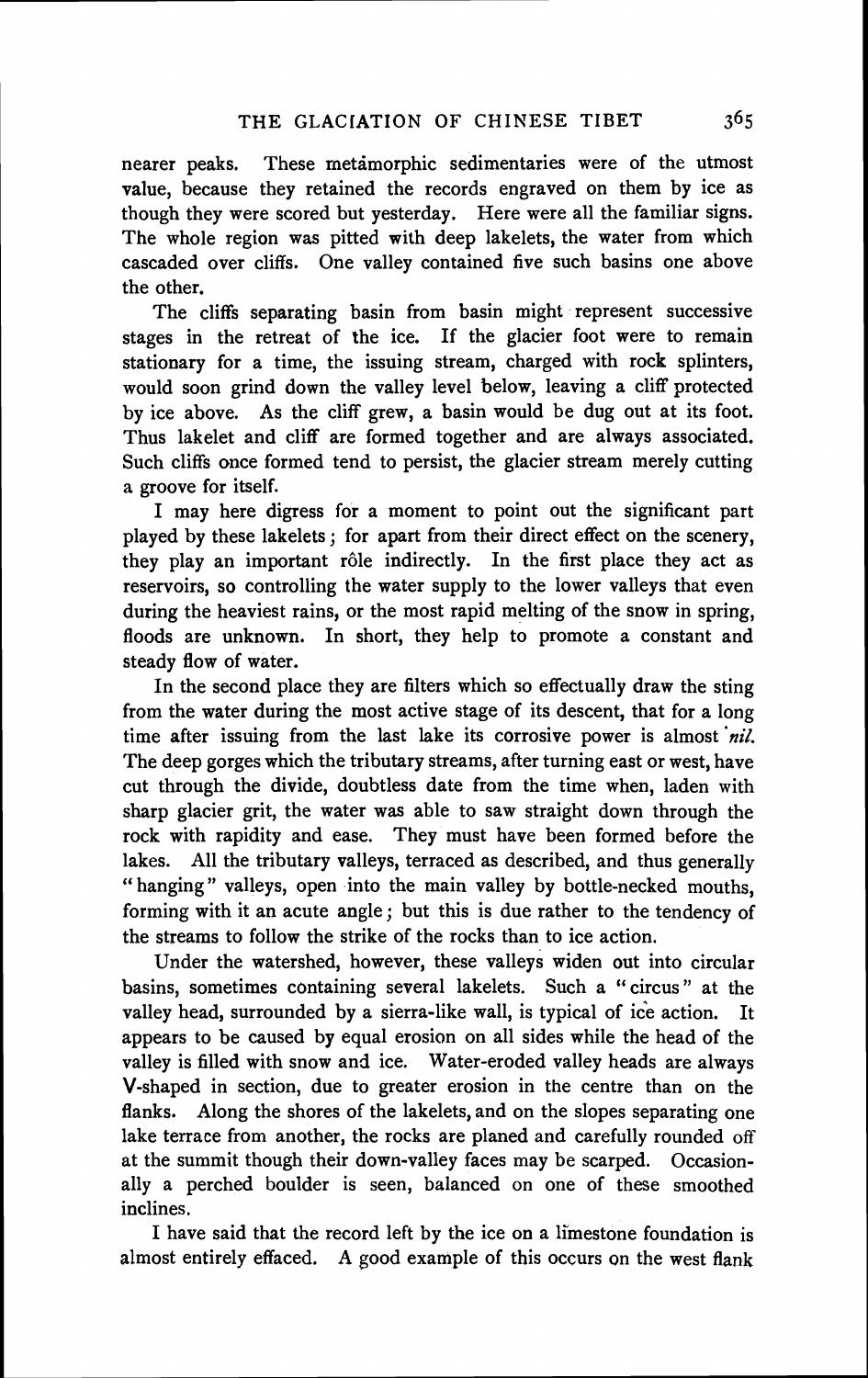of the slate range, where a big limestone sill crops out. In the schists above is a jade-green lake. Formerly the ice must have flowed over the limestone cliff, in which it has cut a deep notch; for the schists which appear again immediately below the cliff are ice-worn. But the stream from the lake above, instead of flowing down the groove already prepared for it, prefers to burrow beneath the sill, gushing from its foot. Had the jade lake itself been scooped out in the limestone probably no vestige of it would now remain. This limestone band, its strata standing on edge, runs for several miles in a north-and-south direction, occupying a syncline in the metamorphic rocks, and is one of the most remarkable features in the country. The slate range in fact is flanked by parallel limestone ranges.

How far the ice has retreated on this range cannot be determined offhand; possibly in the lower reaches its record has been obliterated. But in the main valley described, the last fragment of moraine is about 4 miles from the valley head, measured in a straight line.

So much for the facts, interesting enough in themselves, of deglaciation in this locality. It is, however, when we came to inquire into the reasons of such retreat, and its possible bearing on recent changes in the topography of the country, that the main interest lies. Bound up with this again are many puzzling features in the distribution of the flora on which it may bz possible to shed some light.

Scattered over the whole of Chinese Tibet, a region comprising the entire south-west corner of Szechwan between **27'** and *30'* north latitude and 99° and 102° east longitude, are a number of snow peaks more or less isolated from one another; and it would appear certain that at one period, not very remote, the whole of this region was glaciated. Baber, Johnston, and other travellers have remarked ancient moraines in various parts of western Szechwan.

As we travel westwards we find these isolated peaks gathered into definite ranges of snow-clad mountains, where deglaciation, though evident, is less pronounced; until after crossing the Mekong river, the glaciers show little more symptoms of retreat than could be accounted for by periodic fluctuation, common to all glaciers. This progressive diminution of glaciation from west to east suggests that deglaciation has crept westwards from the interior, whatever the ultimate cause may be. It is clear we cannot dissociate deglaciation west of the Yangtze from the same phenomenon east of that river ; geographically the region is one.

Now there are three possible causes which might bring about deglaciation on a large scale : a general rise in the mean annual temperature, a change in the seasonal distribution of precipitation, and a general decrease in the amount of that precipitation.

The first possibility may be dismissed. It would require a considerable and long-sustained rise in temperature to abolish glaciers of the size indicated, and we have no evidence for any such climatic change, We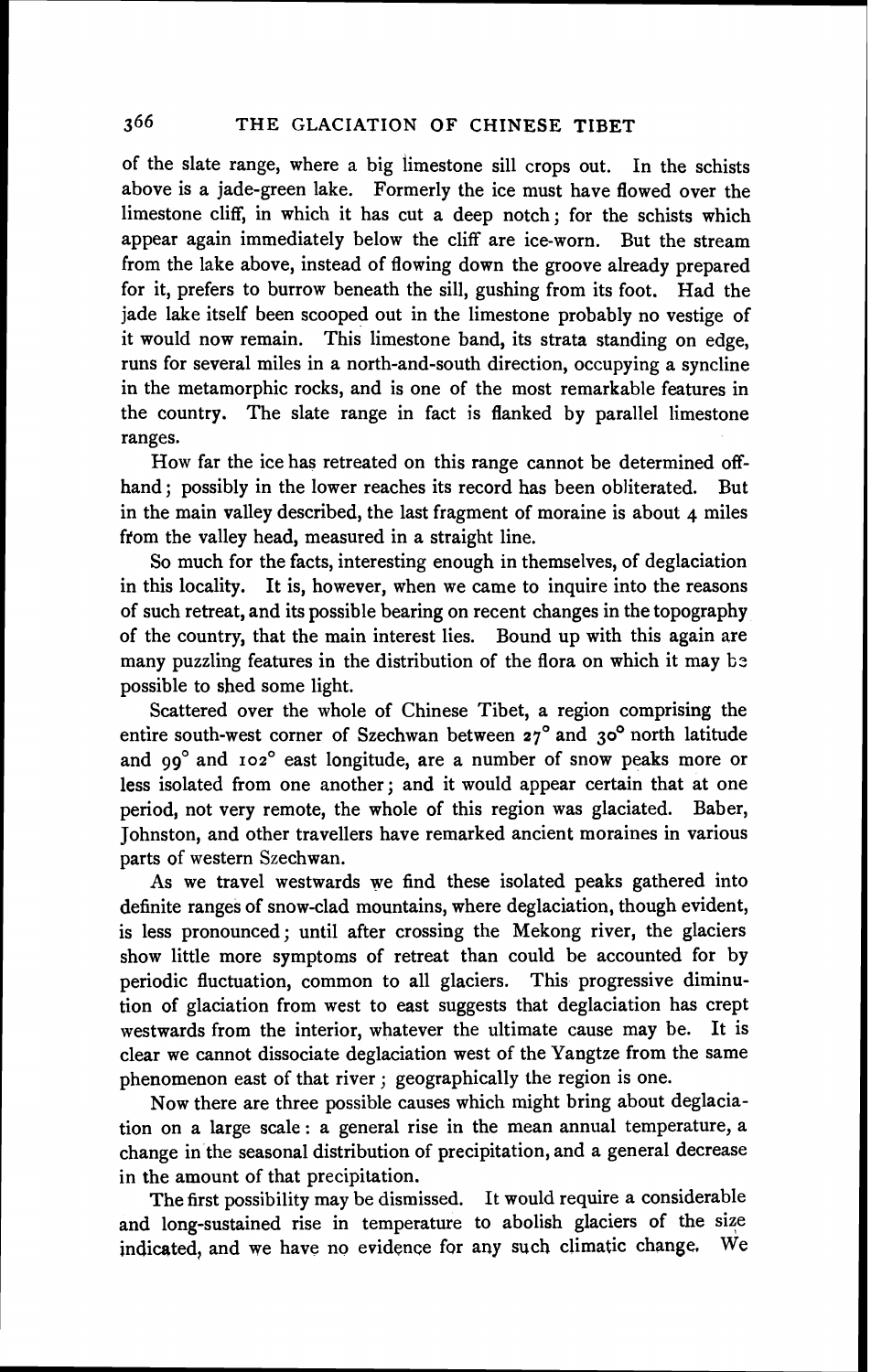have reason to believe that deglaciation is still proceeding throughout this region ; hence the cause which has operated in the past must still be in operation. A general rise in temperature, however, could hardly be confined to this comparatively insignificant corner of Asia; it could be brought about only by fundamental causes, and would affect a wide area. We must therefore seek some more local cause.

In considering the second we must bear in mind that the area over which deglaciation has taken place is, compared with the great bulk of Asia, very small. **A** change in the seasonal distribution of rainfall is not a factor which alters locally or rapidly. Long periods of time are required to bring about climatic changes, which likewise affect wide areas; and again, there is no evidence for such a change. On the contrary, there is every reason to suppose that the monsoon, which brings the summer rain to this part of China, prevailed before these changes took place.

We must therefore fall back on the third explanation-a general decrease in precipitation over this region. Here we have a cause which might operate locally. Morever, to a certain extent this condition includes the second, for if the rainy season is curtailed, or begins later, the dry season is correspondingly prolonged.

Deglaciation might by this means be brought about rapidly, and judging from the state of preservation of the moraines they cannot be very old. This then appears to be the only reasonable explanation of deglaciation in far western Szechwan.

It receives some support from the distribution of floras in that part of Asia, for we find in the valleys a few plants of Indo-Malayan affinity; indeed some of the species are identical with those found in Burma. Such genera as Hedychium **(I** sp.), Strobilanthes **(3** spp.), Chirita **(2** spp.), Impatiens (5 spp.), Ficus (1 sp.), Begonia (2 spp.), Leptocodon (1 sp.), Ceratostigma **(I** sp.), etc., betray their origin. They are aliens. They must either be survivals of a previous flora which was in direct communication with the Indo-Malayan region to the west or south, or they must have arrived here by chance from that region.

With the possible exception of Ficus none of the plants mentioned above possess seeds provided with special means for transportation, and it is difficult to see how, under present circumstances, they could have arrived here from outside. Moreover, Indo-Malayan species whose seeds are better adapted to long journeys—for example, Æschynanthus—are lacking. All the plants mentioned belong to orders and genera whose representatives increase in numbers as we go westwards. Hence we conclude that these Indo-Malayan plants of Muli are remnants, not waifs; and that an originally more extensive Indo-Malayan element has dwindled to its present proportions. At present the summer temperature in the valleys is quite sufficient to maintain a monsoon flora such as is found on the north-east frontier of Burma ; nor are the winters too cold. Only sufficient moistyre is lacking. Were the rainfall greater, and more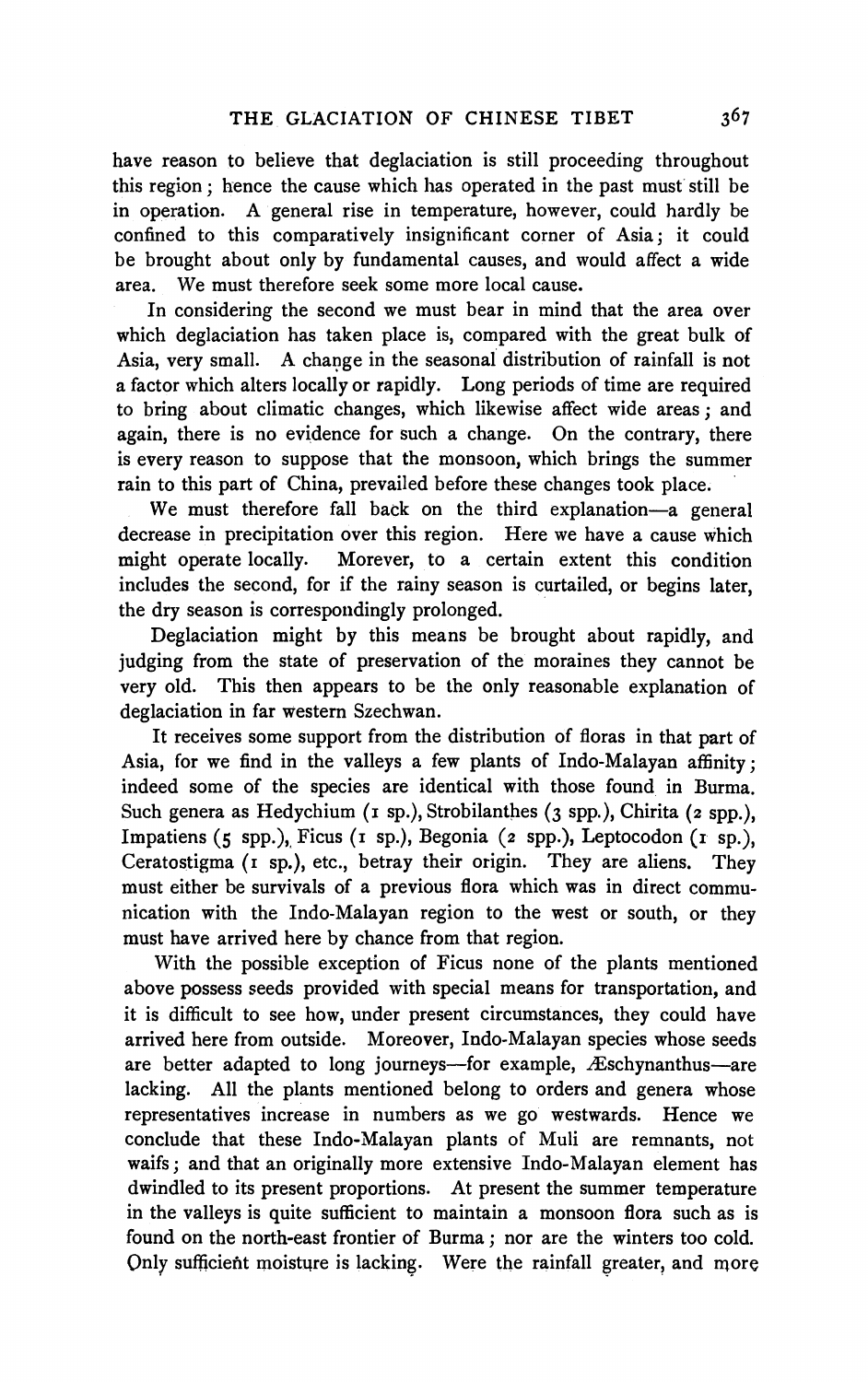equally distributed throughout the year, there can be no doubt that we should find a more pronounced Indo-Malayan element in the flora. No peak on the range with which we are dealing much exceeds 16,000 feet. Allowing 2000 feet of permanent snow to give rise to glaciers of the size indicated-no excessive estimate-the snow line must have lain at about 14,000 feet, and the alpine belt would then lie between rz,ooo and 14,000 feet. This corresponds to the present alpine belt on the north-east frontier of Burma, where an Indo-Malayan flora flourishes in the valleys. It would require a much heavier rainfall and a more curtailed dry season than prevails to-day to support glaciers as low as 14,000 or 13,ooo feet.

Turning to the alpine region we find, it is true, a flora very similar to that of the snowy ranges further west; indeed, many Himalayan alpines such as Myosotis Hookeri, Isopyrum grandiflorum, Diapensia himalaica occur; perhaps 70 per cent. of the alpine flora is found at least as far west as the Mekong-Salween divide. This however need not surprise us. Conditions in the high alpine region towards the limit of plant life are very much the same everywhere. Given some former bridge connecting these ranges, many plants would tend to spread over the entire mountain system, and would be little affected by subsequent changes of climate.

On the other hand, it is in the high alpine belt on these several ranges that the majority of endemic species are found, a fact which is in accordance with the disappearance of permanent snow and ice over a large area.

Thus the fact of deglaciation, while being fully in harmony with the appearance of new alpine species, is not hostile to the survival of old. So long as the permanent summer mist bath in which many of these plants dwell prevails, there is no reason why they should vary or disappear though long isolated on their respective ranges. The presence of identical alpine species as far apart as Muli and Sikkim merely serves to emphasize the fact that these regions were formerly in direct communication; that such communication has subsequently broken down scarcely affects the plants in question. Moreover, many of these alpines, living at 15,ooo or 16,000 feet in western Szechwan, are found in the corresponding alpine belt at 13,000 feet on the north-east frontier of Burma. Mere altitude is of no great significance; it is altitude in relation to the snow line that counts.

There is another circumstance which suggests a gradual desiccation of the region as responsible for the disappearance of these glaciers. On the limestone cliffs of Muli are found a few plants which appear to be doomed to die out altogether in this region-species of Primula, Campanula, Delphinium, Didissandra, and perhaps also Pinguicula, Rhododendron, Gentiana, and a few others. They are found for the most part lurking in crevices and niches, forming a thin network of vegetation on a vast continent of naked rock. All are more or less rare, and set scarcely any seed. Though the autumn of 1920 was unusually wet, I found most of these plants shrivelling up in the bright November